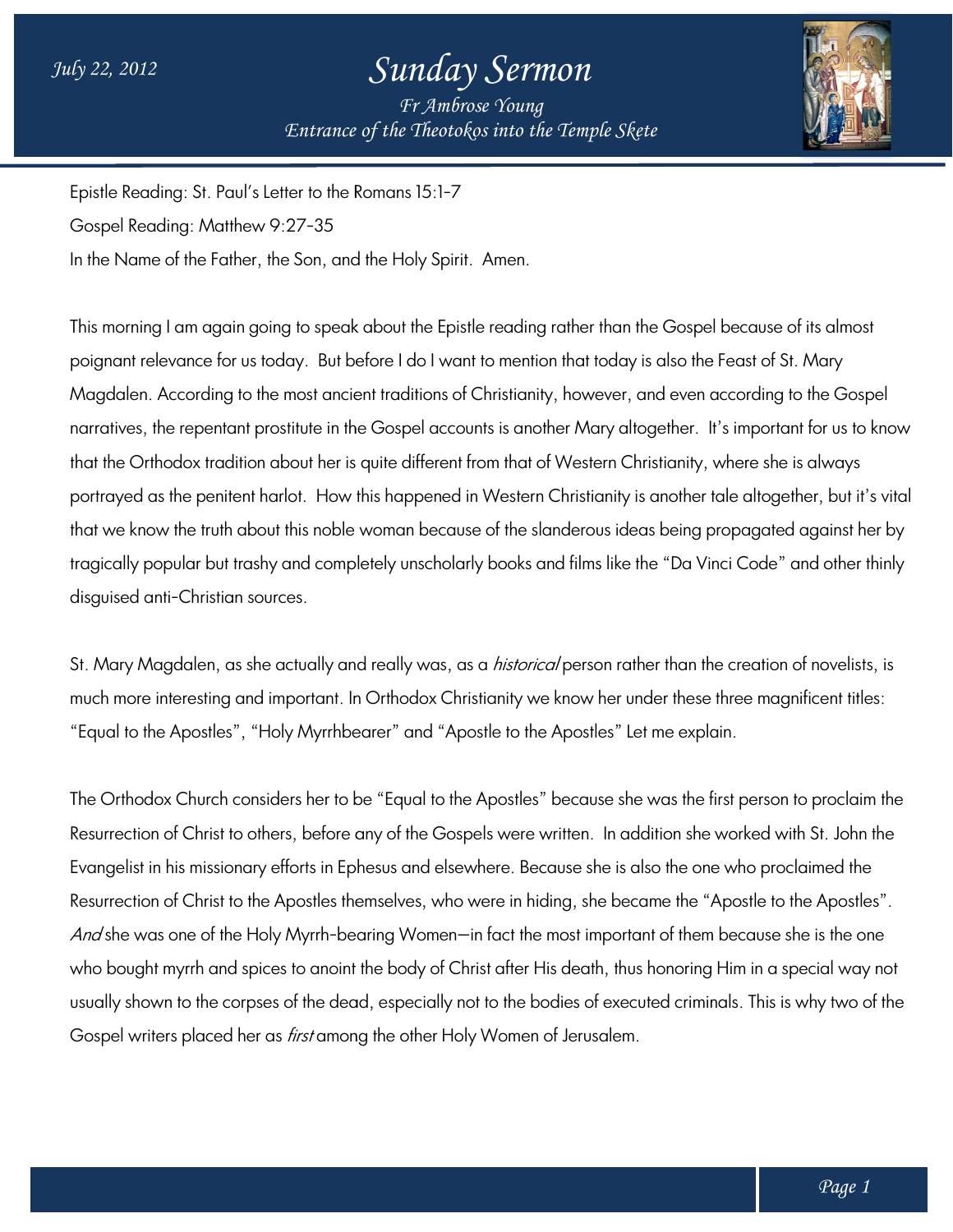## *Entrance of the Theotokos Entrance of into the Temple Skete Sunday Sermon Fr Ambrose Young*



Let me say clearly and firmly: contrary to what is "in the air" about this wonderful Saint today, Mary Magdalene was *not* the wite of the Lord Jesus Christ, nor did she bear His child. In fact, there is absolutely no historical evidence for such an idea. So let us know her and venerate her and ask her intercession as the exalted personage she really was! evidence for such an idea. So let us know her and venerate her and ask her intercession as the exalted personage<br>she *really* was!<br>Now, to today's Epistle reading, which begins with this verse: "*We then that are strong ou* 

of the weak, and not to please ourselves."

Brothers and sisters, we live in a very selfish and self-centered culture today. For us, everything is about being happy, about pleasing ourselves. When I was young the common saying was, "Do it it it feels good"—actually a happy, about pleasing ourselves. When I was young the common saying was, "Do it it it feels good"—actually a<br>very degrading way to view life. St. Paul in this Epistle calls us to something much higher. He tells us plainly simply: *don't* be so concerned about pleasing yourself, but be *very* concerned about helping others, especially those who are weaker than we are. simply: *don't* be so concerned about pleasing yourself, but be *very* concerned about helping others, especially<br>those who are weaker than we are.<br>St. Paul then continues*: "Let every one of us please his neighbor for his* 

a very old fashioned word that is almost never heard in our society any longer because we are now interested not a very old fashioned word that is almost never heard in our society any longer because we are now interested not<br>in "edifying" *anyone* but in scandal, degradation, and gossip. "Edify" means "to instruct and improve, espec in moral and religious knowledge: to uplitt; to enlighten, or intorm."St. Paul, therefore, is teaching us that we have a *positive duty* to *edify our neighbor*—that is, everyone around us, everyone with whom we come into contact. How difficult is this? Actually not very difficult, as long as we obey the commandments and do not repeat gossip and scandal or make judgmental comments about others, and as long as we are struggling to acquire virtue. How difficult is this? Actually not very difficult, as long as we obey the commandments and do not repeat gossip<br>and scandal or make judgmental comments about others, and as long as we are struggling to acquire virtue.<br>St. to instruct and improve, especia<br>erefore, is teaching us that we h<br>h whom we come into contact.

came to edify us and save us. *He*, therefore, is our example, our model, our leader and guide, and our mentor.

And he concludes this instruction with these words: *"Now the God of patience and consolation grant you to be* likeminded one toward another according to Christ Jesus:

likeminded one toward another according to Christ Jesus:<br>That ye may with one mind and one mouth glorify God, even the Father of our Lord Jesus Christ."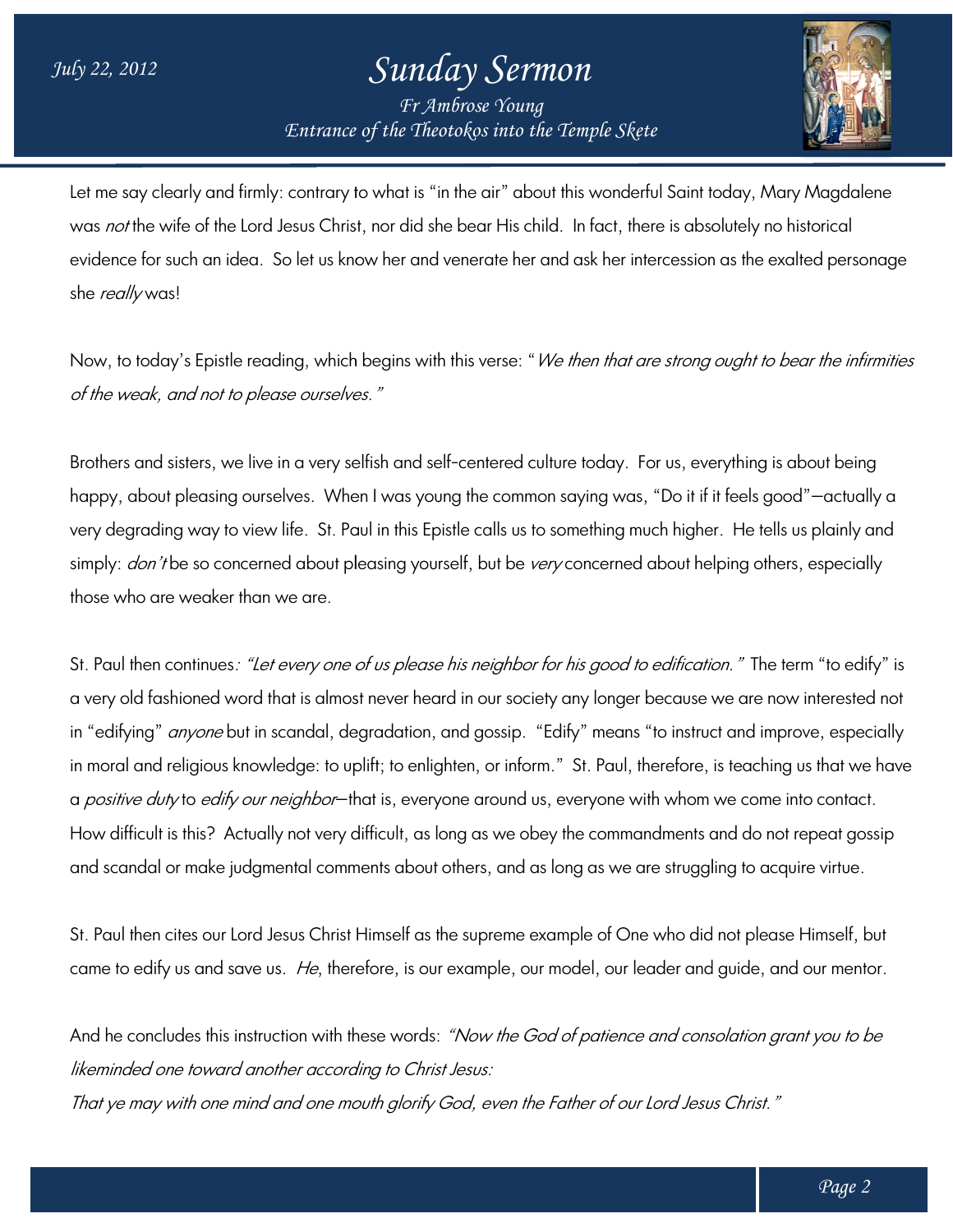## *Sunday Sermon*

*Entrance of the Theotokos Entrance of into the Temple Skete Fr Ambrose Young*



Here he reminds us of how endlessly patient our God is with  $\iota$ s—and therefore how patient we must be with each other. And he tells us that ours is a God of "consolation." To be consoling is to comfort someone when they are in trouble, hurting, or have suffered a loss. And just as God is consoling to us when we are open to His consolation, so must we be consoling and comforting to others.

All of this, St. Paul explains, builds up a kind of "like-mindedness" among the followers of Christ. It puts us all on the same page, as it were. For if we are all, individually, seeking to bear each other's burdens, edify and comfort one another, then we draw closer and closer to each other under the loving and protective wings of God—as we read in Psalm 91 (4*): "He shall cover thee with his feathers, and under his wings shalt thou trust."* And in Psalm 36 read in Psalm 91 (4*): "He shall cover thee with his feathers, and under his wings shalt thou trust."* And in Psalm 36<br>(7): *"How excellent is thy lovingkindness, O God! therefore the children of men put their trust under* thy wings."

Now, all of this business about comforting each other, bearing each other's burdens, and so forth—let's not mistake this for being "nice". "Nice" isn't what St. Paul is talking about. In our culture, people can be nice to your face and turn around and stab you in the back. "Nice" in our world today is often more about hypocrisy than Christian love. No, what St. Paul is actually doing is referring us back to the teachings of our Master and Lord, Jesus, in the Gospel accounts. In particular we should recall that the teachings of Christ are introduced in the Beatitudes, the Sermon on the Mount, which is the most precise summary of the spiritual life you can find anywhere—and we hear these . Beatitudes sung or chanted in every Divine Liturgy. Yet they have become so familiar to us that we don't actually pay attention them very much any more, or try to apply them to ourselves. Yet these Beatitudes are a very careful explanation of what St. Paul was telling us in this morning's Epistle reading. The Lord explained what it means to Beatitudes sung or chanted in every Divine Liturgy. Yet they have become so familiar to us that we don't actually<br>pay attention them very much any more, or try to apply them to ourselves. Yet these Beatitudes are a very ca a hunger and thirst for righteousness and justice, mercy, and purity of mind, body and heart; the Beatitudes also teach us that we must be peacemakers, that we should expect to be persecuted because we are Christians Christians—and therefore it follows that if we aren't being persecuted then we should question whether we are really Christians! Christians!--, and that we should rejoice and be glad no matter what happens to us or the world around us, never failing in our cheerful proclamation that Christ is indeed risen, as we see in the lives of the saints—here I'm thinking w, all of this business about comforting each other, bearing each other's burdens, and so forth-le<br>for being "nice". "Nice" isn't what St. Paul is talking about. In our culture, people can be nice to<br>around and stab you in have a Christ-like poverty of spirit, blessed mourning or sorrow (over our sins and the sins of the world), meekne<br>a hunger and thirst for righteousness and justice, mercy, and purity of mind, body and heart; the Beatitude